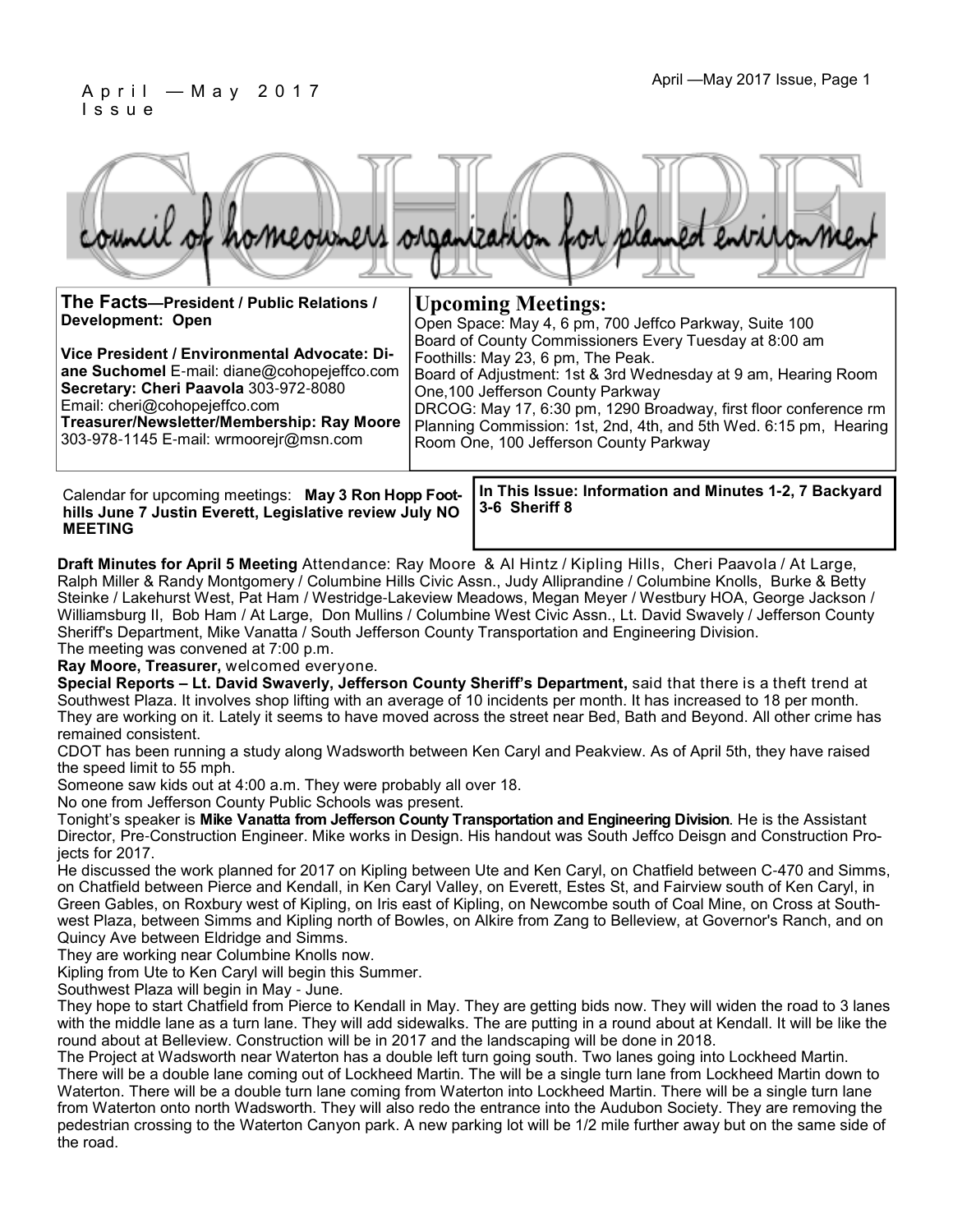The Quincy Project from Eldridge to Simms is in the design stage. They are taking bids from contractors. They will be adding a bike lane. They want to redesign the round about. They may move the big tower or move the right turn lane to the right side of the tower. There will be public meetings in about 2 months ending in May. Construction should start in 2019. Electronic signs will go up this summer. They may put in a raised median, flashing pedestrian signs, or signs saying what speed you are going.

Updates are available on their webpage, http://jeffco.us/transportation-and-engineering, under Weekly Updates.

Why are there flashing yellow lights going in on left turn signals? Mike thinks it is a mandatory Federal law.

The timing on all signals was changed last year using new technology. If you think something that needs to be looked at, contact Mike at mvanatta@jeffco.us.

Is there a lot of competition among Contractors? Yes, it is good competition.

**Reports from Officers** Roll Call was taken. We had 12 members present and had a quorum.

We do not have a President.

**Ray Moore, Treasurer**, was present. We have \$1,795.88. Dues notices went out this month. The annual budget is on Treasurer's Report.

We were supposed to do elections for Vice President and Treasurer last month. It was moved that we re-elect Diane Suchomel and Ray Moore. The motion passed.

It was moved that we spend \$140 for the Aug. picnic. The motion passed.

**Cheri Paavola, Secretary,** was present. The Minutes for March were approved.

**Diane Suchomel, Vice President,** was not present. Trash pick up is this Saturday, 4/8.

#### The following are **Community Meetings.**

17-104661 for 5690 W. Coal Mine Ave. for rezone for a landscape business. The meeting was held on 3/28. There was a zoning violation filed by neighbors stating the the property was not zoned for a landscape business. The owner responded that he was not aware of that. He has been storing equipment for his landscaping business on the property and running the business from his residence.

17-104734 for Meadowbrook Heights II meeting was held on 3/28. There were over 100 people in attendance. They want to change the zoning from the existing 51 single family home lots to 102 duplex buildings. The price range is in the \$500,000. The neighbors are vocally opposed. They were concerned about drainage and traffic.

17-106285 for 4802 S. Wadsworth Blvd. The meeting will be on 4/25. It is for rezoning Assisted Living to add 16 units to the existing building. This is east of Wadsworth by Marston Lake.

17-106326 for Lockheed Martin's Waterton campus. The meeting will be on 4/24. They want to combine the existing PD into 1 ODP.

#### The following are **Pre-Application meetings.**

17-104088 for 10081 W. Bowles Ave. to add 2200 sq. ft. in the parking lot for a Quick Serve restaurant. It will between the Pizza Hut and the Irrigation Store. It is on the northwest corner of Kipling and Bowles.

17-104689 for 4277 S. Eldridge St. to rezone to add residential development around the existing Home Depot.

17-105374 for 9802 W. Rice Ave. It is a residence in the subdivision on the southeast corner of Belleview and Kipling. 17-105967 for 7301 W. Bowles Ave. for Raccoon Creek golf course. They want to build a new cub house and then remove the existing club house.

17-106367 for 13412 W. Coal Mine Ave. for Sonic Automotive. They want to expand parking from 206 vehicle to 454 vehicles.

### The following are for **Rezoning.**

17-104667 for Chamco. It is for a 3 unit commercial building at the southeast corner of Belleview and Simms. It is the existing Goodwill store.

17-105619 for Grace Place church at 7462 S. Everett St. They want to rezone to allow church uses and a private school with up to 110 students.

17-106774 for 5690 W. Coal Mine Ave. They want to rezone from A-1 to PD to allow for a landscape business. The following are for Site Development.

17-106702 for Westerly Apts. for 345 units. This is on the northwest corner of Toller Dr. south of C-470. It is for undeveloped land in a commercial / business park development.

There is a Demolition Permit for 7500 S. Pierce St. It is for the former Safeway store on the southeast corner of Pierce and Ken Caryl.

17-106529 for Willow Springs. It is to rezone from A-1 PD to Willow Springs ODP Amendment at US 285 and Highway 8. 17-107045 for 10146 W. San Juan Way. It is the 13th Annual Front Range Birding Festival. It is for 9:00 a.m. until 5:00 p.m.

### **Old Business**

The position of President for COHOPE is still open.

**New Business / Announcements** None.

We adjourned at 8:19 p.m.—Cheri Paavola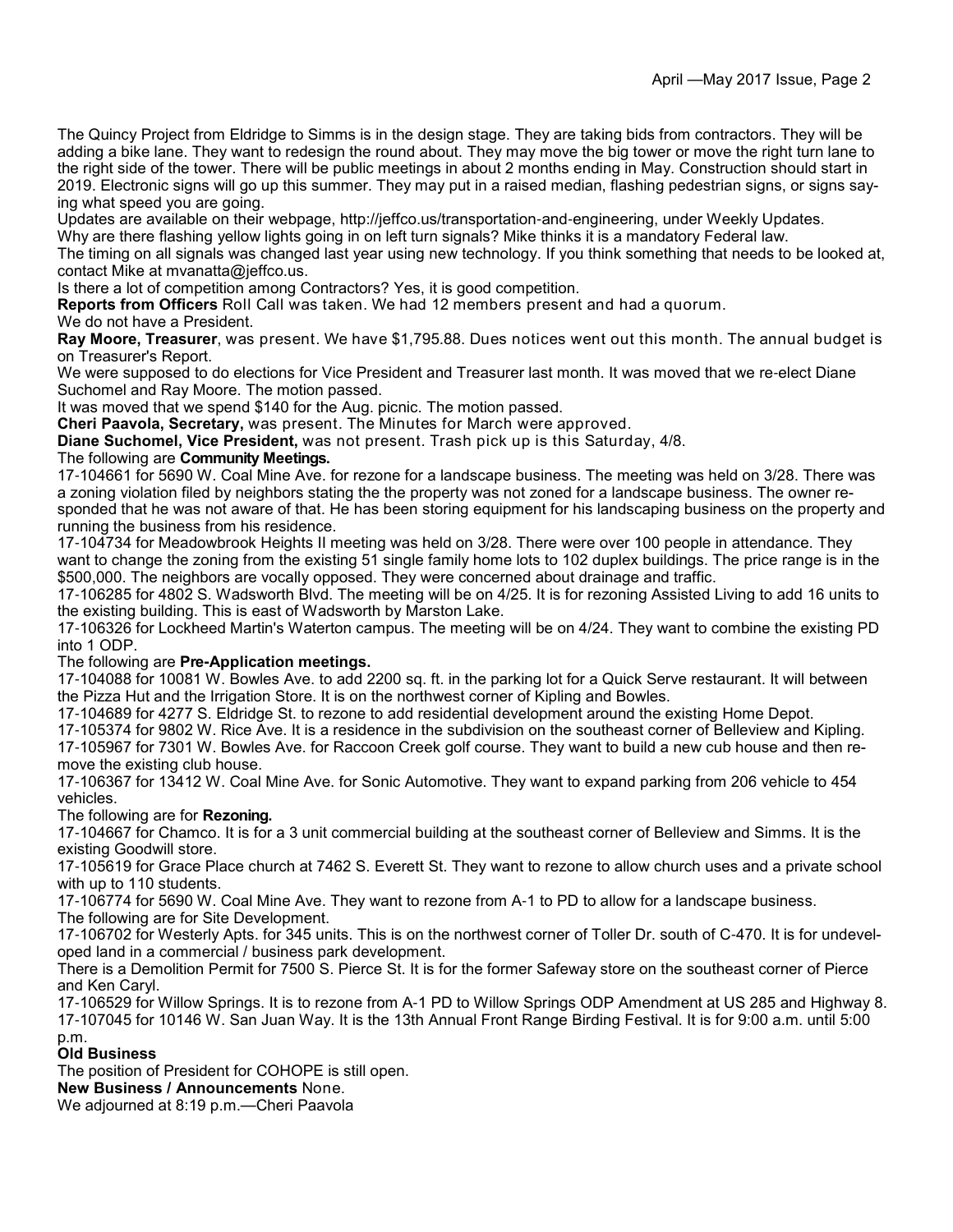# **THE BACKYARD**

## Columbine Hills News

**President's Corner** — Whoot. Spring is here!! We've got those spring flowers blooming and lots of others showing through the "Soil" – actually the hard pan clay we like to call soil. I just got off Spring break at school; knocked off a chunk of my honey do list by getting the front room painted finally. I was able to enjoy a short ride into the southern part of Colorado visiting Pueblo and nearby regions.

Last month I visited with you about the need to trim shrubs and trees from those intersections. I want to go a bit more into detail on that. The county regulations ask us to keep all shrubs below a height of 42 inches measured from the street level and trees trimmed above 8ft - again from the street level. If you live on the intersection of a minor street those dimensions need to be back 25 ft from the intersection. If your property joins a "collector street" that clearance must be open 40 feet from the corner. The CHCA board will be coming around in the next month or so checking for the appropriate "Vision Clearance Triangle" as the county likes to word it. I did notice that several neighbors have mentioned that sidewalks are partially blocked by shrubs making it very difficult for them to navigate their wheel chairs and strollers etc. on the sidewalks. I think about that often as I'm walking around and see vehicles parked partially on the walks and mail boxes that partially block the walks. PLEASE get out there in the next few weeks and clear those up for the benefit of our neighbors as they use the walks that are narrow when all things are clear.

For those who need assistance around their property and are not able to accomplish things on their own – keep in mind the Neighbor Helping Neighbor form at the back of each newsletter. We have a crew of folks ready to pitch in and lend their skill and strong backs. Please take advantage of this free service.

Our yearly membership drive is still underway; please consider being a supporting part of Columbine Hills Civic Association. Be the kind of neighbor you wish you had.— *Randy Montgomery, CHCA president, rmontgomery@frcs.org From* **CHICA BOARD MEETING, March 11, 2017**—Meeting called to order at 9:14 a.m., at St Philip Church.

Officers present: Don Hochhalter, Pat Miller Board Members present: Ruth Severns

Community Members present: Steve, Iris and Ralph

Treasurer Report: Given by Pat Seconded By Steve 200 current members

**Old Business:** Membership status: 10 new members

House that complaints have been made about leaf piles is continuing to plant and collect piles. Summons by county ongoing, next 2 court dates unknown

Ralph has left two messages with Jefferson County Traffic control regarding flashing stop signs five weeks ago and no call backs

Spring fling with school; Randy was to contact the school but status unknown

Ralph & Pat expressed concerns about cost of Chili Cook-off

**New Business:** Pat feels 2nd dumpster day is needed. Discussion held regarding cost/benefit - delay until next Meeting.

Discussion regarding sponsoring prom and spring fling at Columbine. Payment of cost/donation – \$125 Donation to prom \$100 Donation to Spring Fling (tabled until next meeting)

Agreement reached to continue yard of the month in the months of June, July and August. Meeting was adjourned at 10:00 a.m.

## **Columbine Knolls Voice**

*From* **February 7th 2017 Board Meeting** Meeting called to order at 9:05 pm

In Attendance: Lee Woodbury, Matt Hale, Skip Wilcox, Steve Hantelman, Judy Alliprandine, Tony Tierney, Larry Wambsganss Guests: 5 guests

**Committee Reports: Membership** Skip – 212 renewals to date. One change to the directory this year – add sort by names and then streets.

Should we do more to encourage new membership?

Should we offer a discount for new members based on referrals?

Get more sponsors?

Add something to the newsletter asking for help on the membership committee

Idea - use message texting for submitting your \$40 for membership

**Covenant Enforcement and Architectural Control** 63 violations in 2016. 10 comply in 2016. 2 court cases. No ruling on court. 22 current violations in 2017; none resolved. No current ruling on court cases.

**Special Events** Working on dates for events. June 2nd & 3rd Garage sale. June 10th Clean Up Day - Saturday. 4th of July – Tuesday. August 9th pool party. October Halloween party.

**Treasurer's Report** Financials emailed prior to meeting.

**Old Business** Website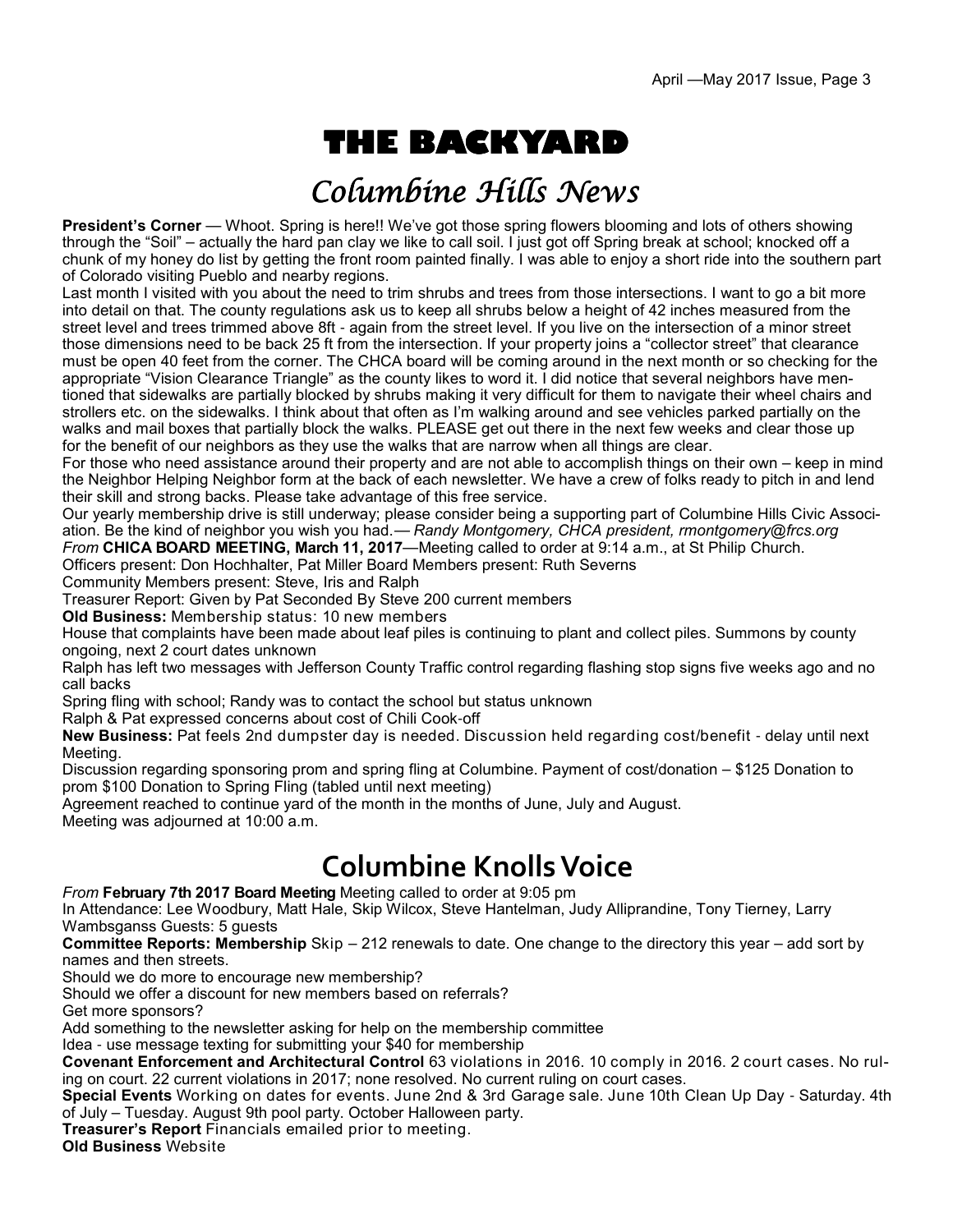**New Business** Board duties. Goal of improving the community - maybe place some kind of entrance sign on the west of the subdivision. Sponsor a "Information for the Community Night" – possible talks - "Identity Theft." Board meeting adjourns at 8:17 pm

### **Columbine Knolls South II REVIEW**

*From* **President's Corner** Spring and daylight saving time has arrived. It's so nice to get out and enjoy the warmer weather with walks through our beautiful neighborhood and beginning to tackle some yard work. For those of us Gardeners/Landscapers; Spring definitely gets us in the mood to check out new plants and plan what you might want to do with your lawns this year! In addition, if this time of year motivates you to do some improvements to your home please

remember to submit an Architectural Control Committee (ACC) form before you paint the house, build a new fence, replace roof, replace windows, etc. You can find the form on the website along with process instructions. It's all about keeping our neighborhood looking nice for everyone and keeping our property values up!

Also, in the spirit of Spring cleaning, keep in mind that the CKSII Community Garage Sale will be June 2nd and 3rd, this is a great way to recycle unwanted treasures and make a little money at the same time!

Thank you to all who attended the March HOA meeting. We had a productive meeting and good attendance from the community. At this meeting we met 3 fine candidates who applied for the newsletter carrier position. The Board was extremely impressed with all 3 candidates who made the selection a very tough choice for this year.

Congratulations are in order for Brooklyn Webb for being selected for the position and thank you to Isaac Nelson for a job well done in 2016.

Also discussed at the meeting was an update on mailboxes. After speaking with a number of people with the United States Postal Service (USPS) it was determined adding a secure collection box in the neighborhood for outgoing mail would not be approved by the Postal Service. The Postal service advises against placing mail for pickup in your personal mailbox as thieves look for outgoing mail "flag" as an easy target. It is strongly suggested to drop outgoing mail in a secure collection mailbox. Here are the locations of secure collection boxes in the closest proximity to the neighborhood: 1. West side of Carr near West Phillips Ave; 2. West side of Carr near Morraine Ave; 3. King Soopers parking lot between King Soopers and the liquor store; 4. Ken Caryl Marketplace Shopping Center (Chatfield & Sangre De Cristo); 5. The Ken Caryl Ranch Post Office located at 8200 SHAFFER PKWY; and 6. The Columbine Hills Post Office located at 6698 S IRIS ST. A suggestion to protect your incoming mail is the use of a locking mailbox. These mailboxes can be found at the big box stores for under a hundred dollars – be sure to look for options that are approved by the USPS.—*Jennifer Blake, President CKSII HOA*

*From* **Board Meeting Minutes from March 14, 2017** President, Jennifer Blake called to order the meeting at 7:01 p.m. Board members Jennifer Blake, Debbie Opperman, Bob Pellegrini, Larry Opperman, Bob Haberkorn, Pam Horiszny, and Robert Sudar were in attendance along with Roger Borcherding of DARCO Property Management. Robert Sudar was late and arrived after the selection of the newsletter carrier position.

**Newsletter Candidate Selection:** The Board heard three candidates present themselves for consideration to be the community's newsletter carrier. The Board asked some prepared questions of the candidates and reviewed all provided documents. The candidates were then asked to leave while the Board deliberated. After discussion, a selection was made and the candidates were informed of the Board's decision. The candidates that were not selected were encouraged by the Board to apply next year as they were very qualified.

**Treasurer's Report:** Debbie reported the HOA currently has 329 members, of which 92 are permanent members. It was suggested that we add a year on year comparison for each month's financial report for comparison.

Pam raised a question about the way the Board manages expenses. Whether the Board has dedicated reserves for specific needs, such as legal fees, rather than the basic budget line item on each year's annual budget. The Board will be collecting incrementally more money going forward due to changes in the covenants that require membership as new homeowners move into the community. She also asked for explanation to why the collections appear to be in excess of the annual budget. It was explained that part of that has to do with the cost increases built into the Waste Management contract over the five years of its term. The Board voted to increase membership dues to an amount that was equal to the average of the trash service fees for the five years, so in the initial two years, the HOA would collect money in excess of costs and then be able to use those collections to pay trash service costs in the second two years when costs increase while HOA dues remain flat. The conversation returned to the need for the Board to identify true reserve fund amounts, which will help identify, what truly is excess funding the HOA has, beyond what it is comfortable having on hand in the

event of extreme expenses incurred. There was also discussion about setting up a frame work where as potential budget items could be presented to the Board in a meeting prior to the Annual Meeting where the year's budget is ratified. Debbie and Pam will work together on restructuring some of the budgetary items that could be created as true reserves, separate from discretionary funds the HOA would have available.

**ACC Committee:** Bob Pelligrini reported 5 requests and 1 approved with 4 in pending status. Applications were as follows: 3 for paint, 1 for a garage door, and 1 for windows.

**Welcome Committee:** Jennifer Blake reported that the welcome committee met on March 8. They welcomed 6 new neighbors to the community and are scheduled to meet again in July. New committee members, Erin Kunkel and Julie Stewart, are very much appreciated.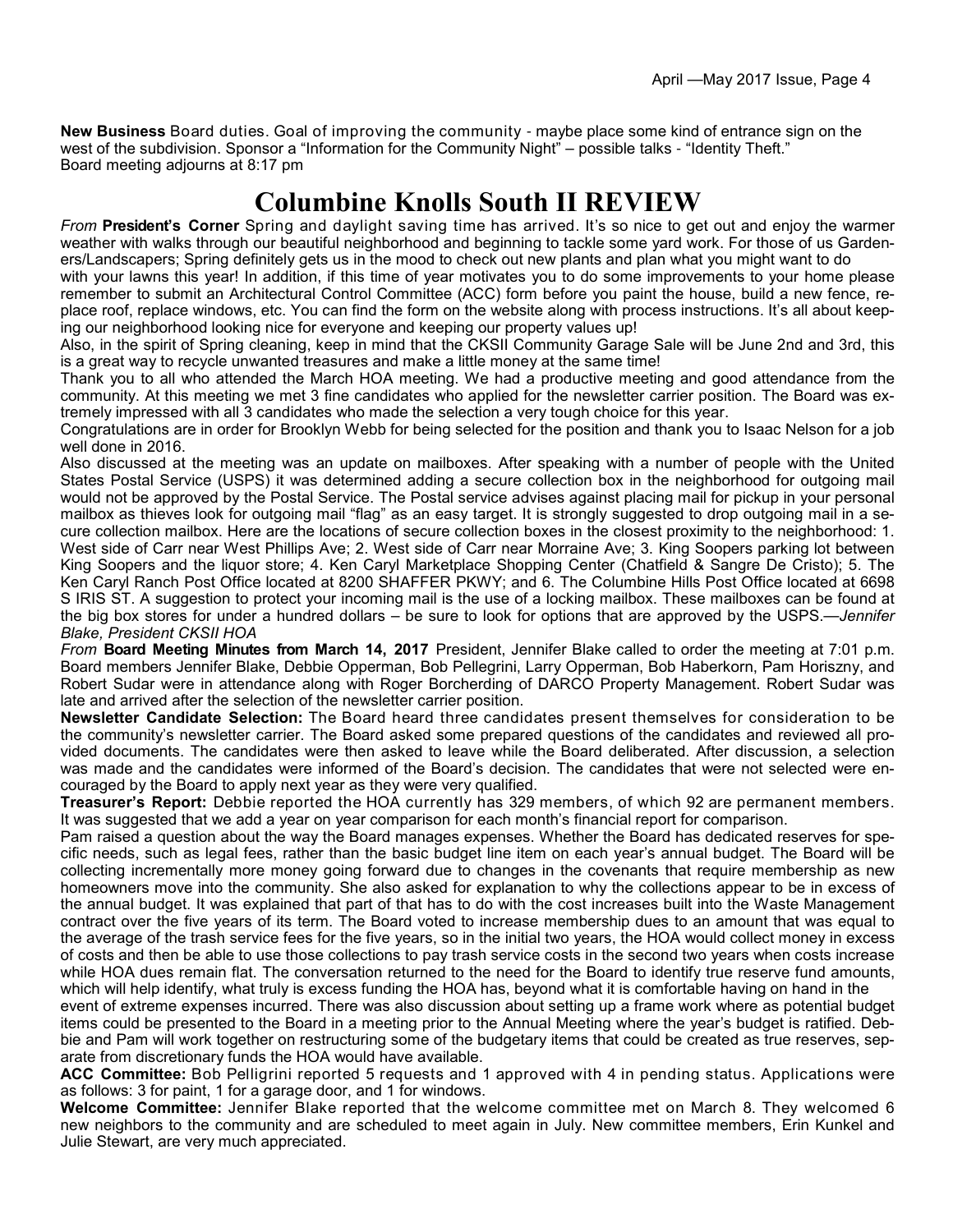**Management Report:** Two inspections were conducted in February. Nineteen violations were mailed to homeowners. The violations included 1 camper stored in view, 3 trailers stored in view, 1 RV screen needing repair, 1 fence needing repair, 2 homes with trash stored in yard, 9 homes with trash containers stored in view, and 2 homes with holiday lights still up. No violations were referred to the HOA attorney; and there are no violations outstanding with the HOA's attorney.

**Old Business:** Nextdoor Community Site – 345 neighbors have joined.

**Postal Box in neighborhood** – Larry reported that he looked into the options for having an outgoing mailbox installed in the neighborhood. He communicated with the Post Master for our zip code, who explained that installing blue outgoing mailboxes were really not an option due to the small amount of use they receive. He did mention that there are several

cluster boxes nearby to the neighborhood that community members can use for a secure outgoing mail option. The Board will put information in the upcoming newsletter on the nearby locations of these secure outgoing mail options.

**New Business:** Large Item Pickup: A community member raised concern about issues in last year's large item pick-up and some of the abuse of the program by putting out building materials and renovation debris. For this year it is suggested that an article be included in the newsletter that explicitly states, no building materials and no renovation debris. That way the rules of the pick-up are clearly posted for community members to know about. The community member also suggested the community run a Craigslist ad in the Free section stating that neighborhood large items would be out that morning so people could come get things before Waste Management came to pick up items. The Board decided that they would not post anything like that on Craigslist for the entire neighborhood but if an individual community member chose to do that for their items, they are welcomed to do so. The Board requested that the article be confirmed by Waste Management before being published in the newsletter.

The meeting was adjourned at 8:31 pm.

### Columbine West Civic Association Newsletter

*From* **A Moment With The Board** The March 8th monthly meeting was well attended and some new neighbors shared valuable information and insights. The members of the association are eager to get planned programs up and moving, we certainly hope you will join us this year. The list of events starts with the May 4th & 5th Garage Sale followed by Yard of the Month Contest (May thru Sept). As we enter June everyone is encouraged to take advantage of Dumpster Day on June 17th and then visit the Columbine West Pool for (3) FREE swim evenings, offered in June & July. August will bring back the National Night Out event to be held at the pool pavilion.

During the time we spent discussing the upcoming events calendar we secured some more volunteer hands to help out. With each hand that we add the events will become more fun. Currently we have 199 memberships as of Mar 19, which is only 13.3% of households in Columbine West. The thoughts of the Board are focused on trying to be inclusive and make sure everyone gets an opportunity to take part in neighborhood events such as dumpster day, national night out, barbeques, meet and greets, and other activities that would bring people together to mingle and have fun. In order to do that, we need the support of the Columbine West community through memberships to fund scheduled and potential events. If we were to get 50% of household or 746 registered members we could do so much more.

If you have questions or any suggestion of ideas feel free to email CWCAtalk@gmail.com. Look forward to hearing from the community. Residents are encouraged to attend any monthly meeting the next one is April 12th, 2017 at 7:00 p.m., Dutch Creek Elementary, second Wednesday of the Month.

### Woodbourne

*From* **Notes From the Board** The March Board meeting was held on March 15, 2017. We are gearing up for the Annual Homeowners' Meeting and many topics were discussed at the meeting.

We, at the Board, value all of our volunteers. This month, we have the Smith family once again heading up the annual Easter Egg Hunt, and I know that they can use help in manning the prize stations and hiding eggs among other things. One of the things that I appreciate is that we all pitch in to help out when help is needed. I saw one of our neighbors cleaning the pine needles off of the tennis courts and I thought that was awesome. It goes to show that in our neighborhood we have community pride and we all work together towards a common goal. That being said, this year some of our existing Board members will be leaving the Board. I want to extend to them a most heartfelt thank you for all of the time and effort that they have given to our community. But their departure opens up opportunities for others to join the Board. We will be voting for replacements at the Annual Homeowners' Meeting in April. If you would like more information, or if you would like to ask general questions about what is required, feel free to get in touch with James Meyer or any of the other Board members. We can provide insight into what the average month on the Board is like.

Our next Board meeting will be the Annual Homeowners Meeting on April 19, 2017 at 7:00 p.m. at the Clubhouse. Please contact Andre Takacs of Management Specialists, at 720-974-4227 with any questions.—*James Meyer, President*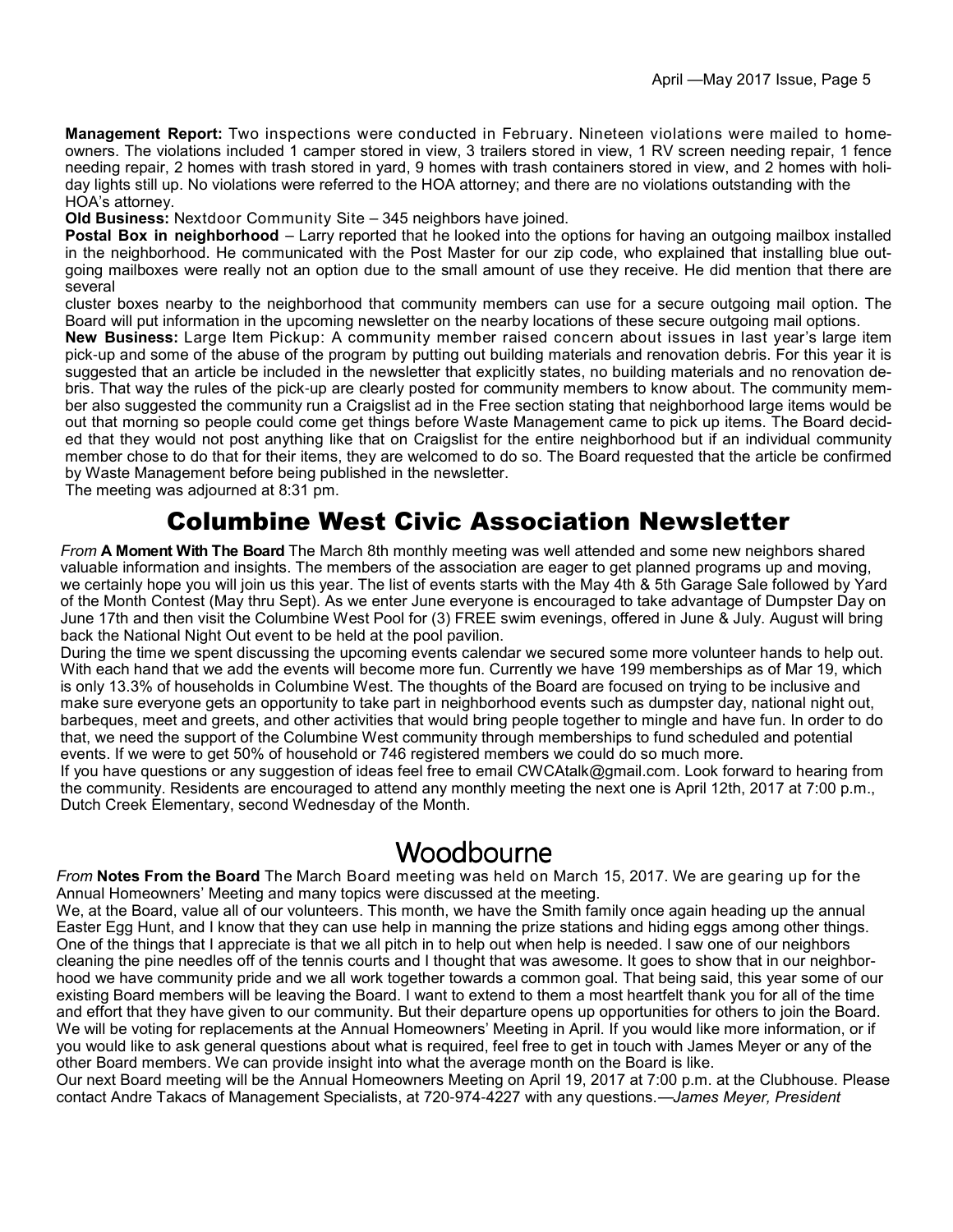## The Leawood Rapporter

*From* **Leawood Civic Association Minutes March 1, 2017** Board Members Present: Paul O'Connor, Rhonda Eveleth, Nancy Bock, Chip and Angela Langowski, Mike Shaw, and Debby Baker. Leawood resident: Bob Greason Mike Shaw presented the upgraded LeawoodNeighbors.com website. The website will track membership and accept payments online through a service called "WePay." Residents can choose a membership level, donate money to the scholarship fund, and either pay online or print an invoice to send in a check to the LCA PO box.

Applications for LCA Scholarship 2017 are due March 31. Two \$500 scholarships will be awarded depending on the number of applicants. The scholarship form can be downloaded from LeawoodNeighbors.com.

The Easter Egg Hunt will be Saturday, April 8th with a weather make-up day Saturday, April 15th. Volunteers are needed to help stuff and hide eggs. Egg stuffing will be at 6:30 p.m. Tuesday, April 4 at Debby Baker's house.

*From* **Leawood Metropolitan Recreation and Park District Minutes March 8, 2017** The meeting was called to order at 6:32 p.m. at Leawood Elementary School's Teacher's Lounge by President Kyle Sargent. Members present were: Directors Donna Snyder/Treasurer, Debby Baker/Special Projects, Linda Smith/Secretary VP, Jennifer Dawe and Dave Padilla, Parks Manager.

Debby reported the Leawood Civic Association had the developer for the proposed new project in Leawood attend their March 1st meeting. There were 32 people in attendance. David Tscetter gave his presentation, answered questions and listened to concerns. Biggest concern was construction traffic up and down Leawood Drive and traffic in front of the school.

**Treasurer's Report** – Donna presented the Treasurer's Report. The 2016 Audit Exemption Report was reviewed and signed by the Board. This report is prepared by our CPA in accordance with the Department of Local Affairs requirements. Invoices for the month include: United Site Services, Denver Water, CPA audit fee, Waste Management, Xcel, invoice from Rich for trash pickup, Dave's invoice, reimbursement to petty cash, Dave's invoice for one snow removal and Horizon for a sign repair.

**Parks Manager Report** –Dave reported on the contract negotiations with Weston for the 2017 landscape contract that is to start April 1. Kyle moved to review and approve contract as presented with Weston and to negotiate a price not to exceed \$35,000. Jennifer seconded and the motion passed unanimously. Weston is to start the Spring cleanup in all parks. We had one snow removal event. Doggie bags were replenished as needed.

**New Business – New signage –** Linda reported on her meeting with representatives of the sign company. Their proposal was reviewed again with the changes to smaller signs. We agreed to add two new signs - one at Tract T at the Sheridan and Coal Mine corner location and one at the top of the hill at the sidewalk coming from Vintage Reserve in Weaver Park. We will also purchase several signs for placement in Weaver and Raccoon Parks stating 'No Motorized Vehicles/No Dumping'. Two new revised signs will be placed in the pavilions at Leawood and Weaver Parks.

**2018 Budget Projections -** We started our discussion on the 2018 budget in relation to how the reductions to property taxes will affect our budget because of the projected 18% reduction due to the Gallagher amendment. This will affect all park districts and any governments that receive property tax funds. We are starting to look at possible ways to reduce costs by reducing our park expenses, although our largest costs are water and landscape maintenance. **Old Business—**Good Property follow-up - No new information from the developer.

**2017 Projects –** Jennifer presented the reformatted project list. This is still a work in progress. Dave and Jennifer to report on proposed new tree planting at the April meeting.

The meeting was adjourned 7:51 p.m.— *Linda T. Smith, Vice President and Secretary*

# Williamsburg II

**Community News** Annual Garage Sale will be held June 2-3 and sponsored by realtor Julie Render with RE/MAX Professionals. If you plan to participate, email Julie at: JulieRenderGarageSale@gmail.com. They will be doing maps – so get your info in early!

Easter Egg Hunt April 8 (Backup date April 16)

Wine & Cheese Social - August 5th. HOA is looking into having it catered. If anyone has great suggestions, please send us an email.

The front entrance by the Williamsburg 2 sign is currently going through a remodel. Removing dead plants, planting new plants and new rocks. Please keep an eye out for times to volunteer with gardening and landscape assistance. A big thanks to those who already donated their time and efforts for the first initial clean up. There are pictures shares on the Facebook page!

Reminder: There is a new email address if you need to send compliments, suggestions or feedback to the Williamsburg 2 HOA members. It is: williamsburg2hoa@gmail.com.

The Jefferson County Sheriff's Office exists to protect, serve, and enforce. We do this with integrity, excellence, and respect, and no degree of pressure will deter me from fulfilling my oath of office to protect our constitutional freedoms. *Sheriff Jeff Shrader*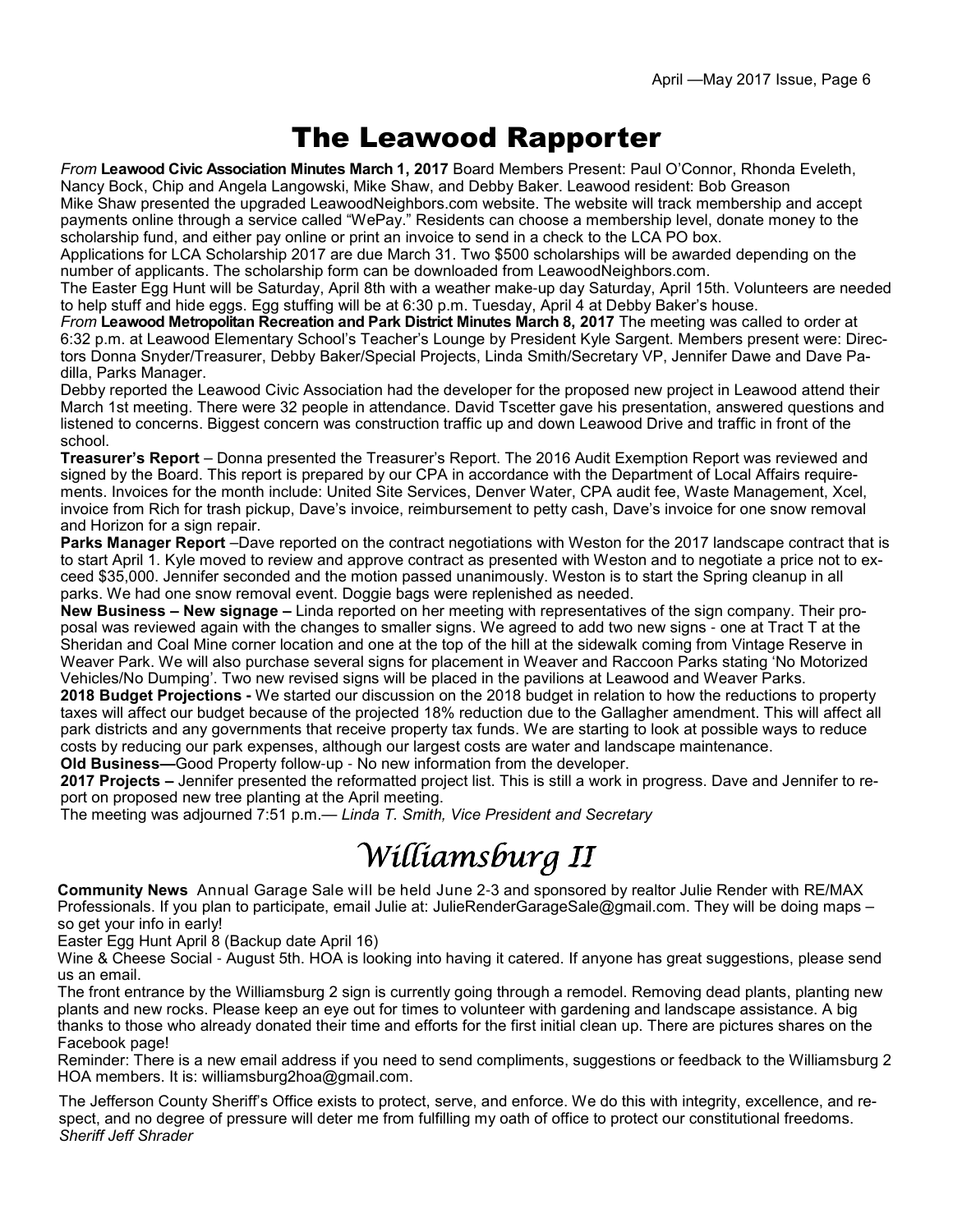**Age Out Loud**—Getting older doesn't mean what it used to. For many aging Americans, it is a phase of life where interests, goals, and dreams can get a new or second start. Today, aging is about eliminating outdated perceptions and living the way that suits you best.

Take Barbara Hillary, for example. A nurse for 55 years who dreamed of travel, at age 75 Hillary became the first African American woman to set foot on the North Pole. In 2011, at age 79, she set another first when she stepped onto the South Pole. Former president George H.W. Bush celebrated his 90th birthday by skydiving. Actress Betty White, now 95 years old, became the oldest person to host Saturday Night Live in 2010, coincidentally during May—the same month recognized as Older Americans Month (OAM).

Since 1963, OAM has been a time to celebrate older Americans, their stories, and their contributions. Led by the Administration for Community Living (ACL), the annual observance offers a special opportunity to learn about, support, and recognize our nation's older citizens. This year's theme, "Age Out Loud," emphasizes the ways older adults are living their lives with boldness, confidence, and passion while serving as an inspiration to people of all ages.

Jefferson County Human Services will use OAM 2017 to focus on how older adults in our community are redefining aging—through work or family interests, by taking charge of their health and staying independent for as long as possible, and through their community and advocacy efforts. We can also use this opportunity to learn how we can best support and learn from our community's older members.

Throughout the month, Jefferson County will conduct activities and share information designed to highlight older adults aging well in their communities. We encourage you to get involved by participating in the following events:

-May 9th, Jefferson County Board of County Commissioner's Proclamation, 8:00am, Jeffco Court & Admin Building -May 9th, Wear purple with jeans (or purple jeans!)

-May 9th, 8:30am, Tie purple ribbons at Human Services Building for display throughout May.

-May 11th, 2:30pm, Senior Heroes Celebration, Mountain Vista Senior Living Community

Join us and ACL as we speak up for #OAM17 and #AgeOutLoud this May! *From Jeffco website*

| COHOPE Treasury Activity: March - April 2017<br>Beginning Balance March 1, 2017<br>S               | W. R. Moore, Treasurer<br>1666.51 |  |  |  |  |
|----------------------------------------------------------------------------------------------------|-----------------------------------|--|--|--|--|
| <b>Deposits</b><br>S                                                                               | 480.00                            |  |  |  |  |
| Suchomel, Sielaff, Auburn, Burdan, Rotherham, Fisher, Ham, MacMillan \$20                          |                                   |  |  |  |  |
| Columbine Knolls, Lakehurst West, Columbine Knolls South Estates, Columbine Hills Civic Assn. \$40 |                                   |  |  |  |  |
| Westridge, Williamsburg II, Columbine West \$40                                                    |                                   |  |  |  |  |
| <b>Nithdrawals</b><br>S                                                                            | 56.27                             |  |  |  |  |
| l Dues Mailout \$18.80                                                                             |                                   |  |  |  |  |
| Apr Newsletter \$5.64, May newsletter \$5.64                                                       |                                   |  |  |  |  |
| Website \$26.19                                                                                    |                                   |  |  |  |  |
| <b>Ending Balance May 3, 2017</b>                                                                  | 2090.24                           |  |  |  |  |

|                           | Jan1 Dec 31 | <b>Actual</b> | <b>Budgeted</b> | Budget for 2017-We did not spend as            |  |  |
|---------------------------|-------------|---------------|-----------------|------------------------------------------------|--|--|
| <b>Budget Yr</b>          | 2017        | 2016          | 2016            | much as we budgeted for year 2016.             |  |  |
| <b>Income</b>             |             |               |                 | Assuming no unexpected expenses we             |  |  |
| Bank Account, yr start    | 1763.81     | 1631.18       | 1631.96         | should just about break even for year<br>2017. |  |  |
| Est Dues income           | 580.00      | 580.00        | 580.00          |                                                |  |  |
| Est other income          | 0.00        | 0.00          | 0.00            | Colorado report fee<br>* Copies                |  |  |
| Total for year            | 2343.81     | 2211.18       | 2211.96         | Liley Gulch rental                             |  |  |
| <b>Expenses</b>           |             |               |                 |                                                |  |  |
| Newsletter/postage        |             |               |                 | Cohope trash pick up April 8                   |  |  |
| est. $$7 /$ month         | 84.00       | 77.01         | 84.00           |                                                |  |  |
| PO box                    | 70.00       | 60.00         | 60.00           |                                                |  |  |
| Picnic / Xmas Expens-     |             |               |                 |                                                |  |  |
| es                        | 100.00      | 74.15         | 150.00          |                                                |  |  |
| <b>Shelter</b>            | 140.00      | 140.00        | 140.00          |                                                |  |  |
| Website                   | 110.00      | 52.38         | 110.00          |                                                |  |  |
| Other*                    | 80.00       | 43.83         | 90.00           |                                                |  |  |
| Total for year            | 584.00      | 447.37        | 634.00          |                                                |  |  |
|                           |             |               |                 |                                                |  |  |
| Est $+/-$ for year<br>Est | -4.00       | 132.63        | $-54.00$        |                                                |  |  |
| Jan. 2018<br>funds.       | 1759.81     | 1763.81       | 1577.96         |                                                |  |  |